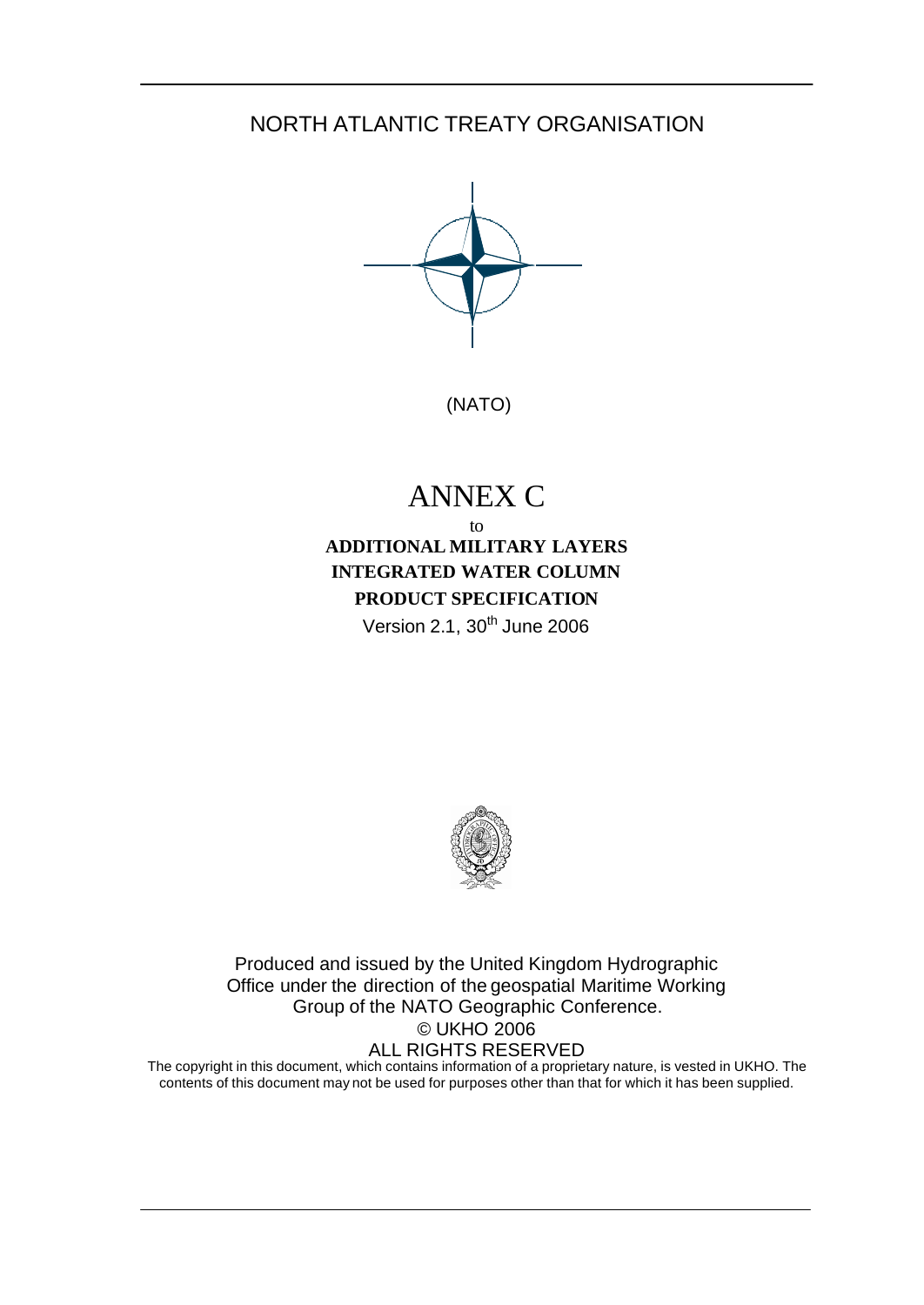## **ANNEX C**

# **NETWORK COMMON DATA FORM (NET CDF) IMPLEMENTATION OF INTEGRATED WATER COLUMN PRODUCT SPECIFICATION**

## **Document Control**

### **ISSUE**

| <b>Date</b> | <b>Author</b>                                   | <b>Issue Summary of Changes</b>                   |
|-------------|-------------------------------------------------|---------------------------------------------------|
|             | $4th$ July 2005   B Parish, J Gardiner   1.0    | First issue                                       |
|             | 9 Nov 2005 B Parish, J Gardiner $ 2.0$          | Revised by GMWG & MILOC meetings                  |
|             | 30 June 2006   B Parish, J Gardiner $\vert$ 2.1 | Revised at closure of industry feedback<br>period |

#### **APPROVALS**

| <b>Approver and Title</b> | <b>Signature</b> | Date     |
|---------------------------|------------------|----------|
| Chairman GMWG             |                  | 21/10/05 |
| Chairman MILOC            |                  | 28/10/05 |

#### **VERSION CONTROL**

| <b>Version</b>    |             | <b>Review Date   Reviewed By</b> |  |
|-------------------|-------------|----------------------------------|--|
| $0.1$ draft       | 14/06/05    | Parish, Gardiner, Maughan        |  |
| $0.2.2$ draft     | 1 July 2005 | Parish, Gardiner, Maughan        |  |
| $\vert$ 1.0 issue | Autumn 05   | <b>GMWG &amp; MILOC</b>          |  |

#### **FILE DETAILS**

| <b>Component</b>                | <b>Name &amp; Location</b>                                                                                      | <b>Tool</b> |
|---------------------------------|-----------------------------------------------------------------------------------------------------------------|-------------|
| Document text                   | J.\AML\Specification\Specifications\IWC\draf   MS Word<br>t specs\current version\IWC PS Annex C<br>$v2.1$ .doc |             |
| Correspondence<br>and hard copy | HA/351/002/008                                                                                                  | N/A         |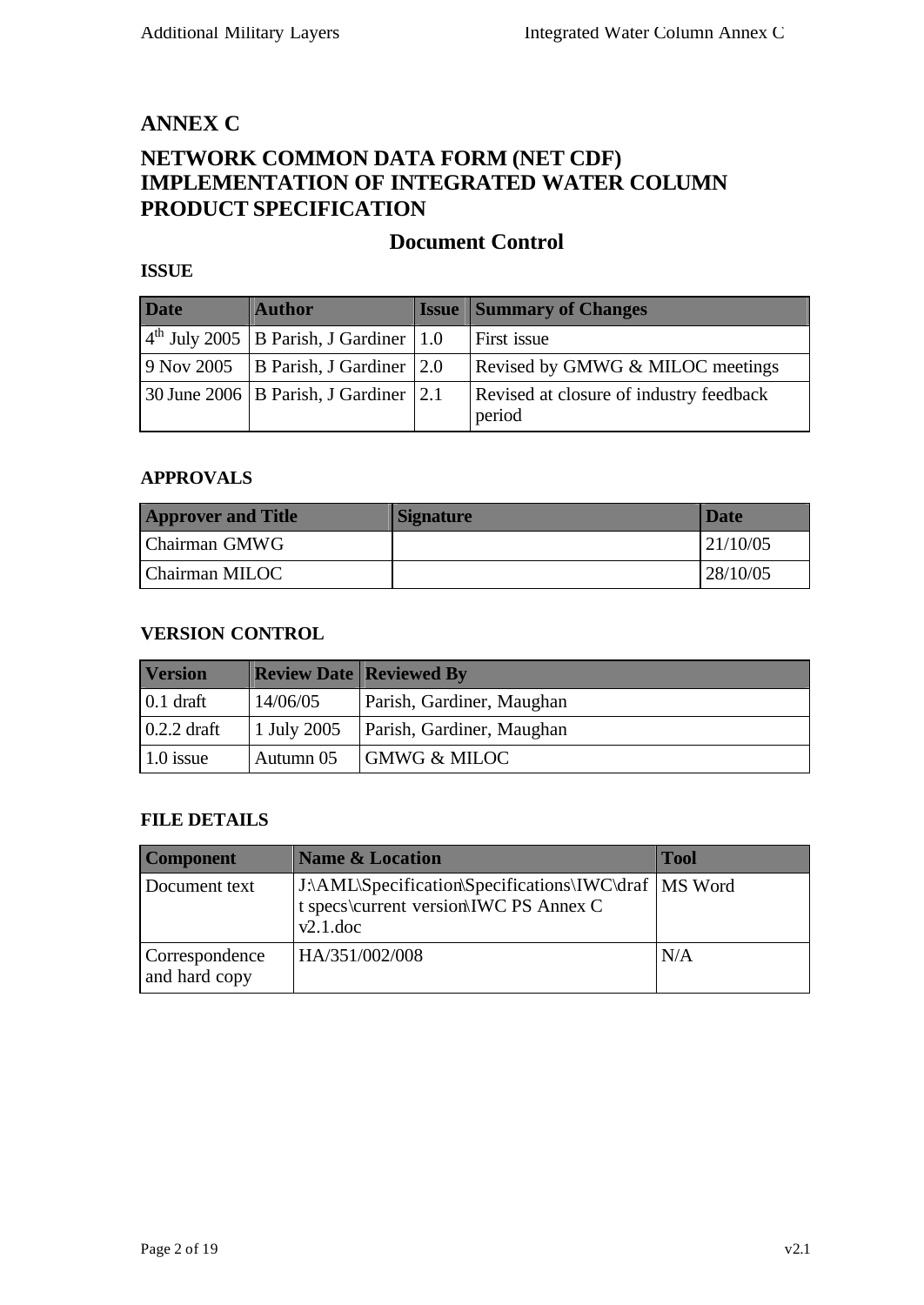# **CONTENTS**

| C <sub>1.1</sub> |  |
|------------------|--|
| C.1.2            |  |
| C.1.3            |  |
| C1.3.1           |  |
| C1.3.2           |  |
| C1.3.3           |  |
| C.1.4            |  |
| C1.4.1           |  |
| C1.4.2           |  |
| C.1.5            |  |
| C1.5.1           |  |
| C1.5.2           |  |
| C.1.6            |  |
| C1.6.1           |  |
| C1.6.2           |  |
| C.2              |  |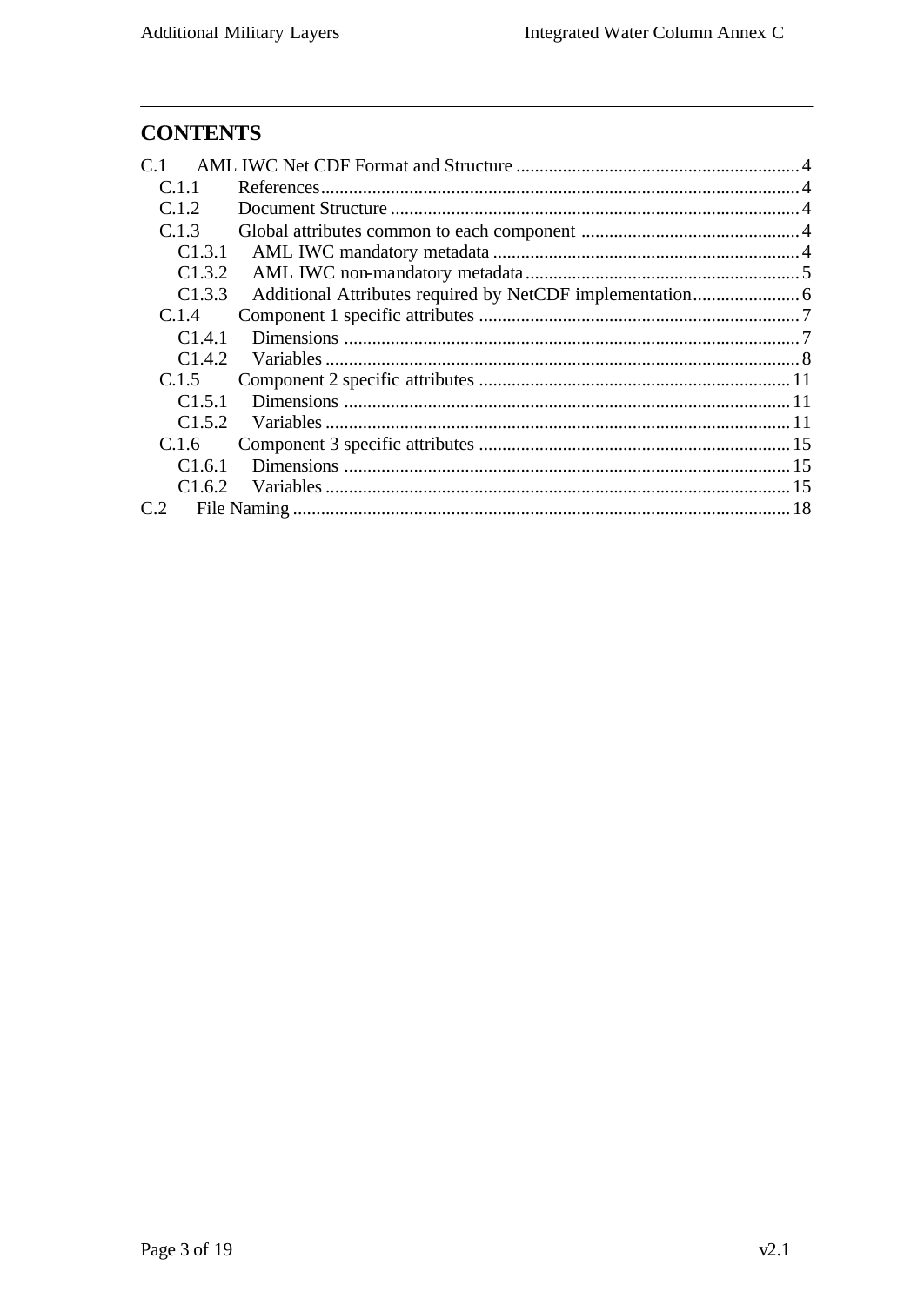# **C.1 AML IWC Net CDF Format and Structure**

# *C.1.1 References*

This document requires reference to the following documents;

- 1. STANAG 7170 Additional Military Layers
- 2. Additional Military Layers, Integrated Water Column, Product Specification
- 3. NetCDF version 3.6.0-p1 dated 18 February 2005
- 4. The COARDS convention
- 5. NetCDF best Practice
- 6. The Network Common Data Form standard and a number of netCDF libraries and documentation are available for download at the following address; http://www.unicar.ucar.edu/packages/netcdf/
- 7. The COARDS convention is accessible at the following address ftp://ftp.unidata.ucar.edu/pub/netcdf/Conventions/COARDS

# *C.1.2 Document Structure*

This document defines the implementation of Additional Military Layer (AML), Integrated Water Column (IWC) in conformance with the Network Common Data Form (NetCDF) standard. The document has been constructed in conformance with the COARDS convention and follows what is currently defined as best practice within the NetCDF community.

This document is structured to support the modular nature of the datasets comprising IWC and the variable resolutions at which data may appropriately be delivered in support of a given task. Consequently this document has three main components which are described separately below.

- 1. Component 1 describes the water column physical properties
- 2. Component 2 describes the marine mammal information
- 3. Component 3 describes the ocean currents

AML IWC data files may be accompanied by an optional ASCII file containing general information, this file will be called "readme.txt"

# *C.1.3 Global attributes common to each component*

The data file contains a series of global attributes that satisfy the requirements of IWC AML and COARDS.

# **C1.3.1 AML IWC mandatory metadata**

```
production_agency = "text string"
dataset name = "text string"edition_number = "text string"
```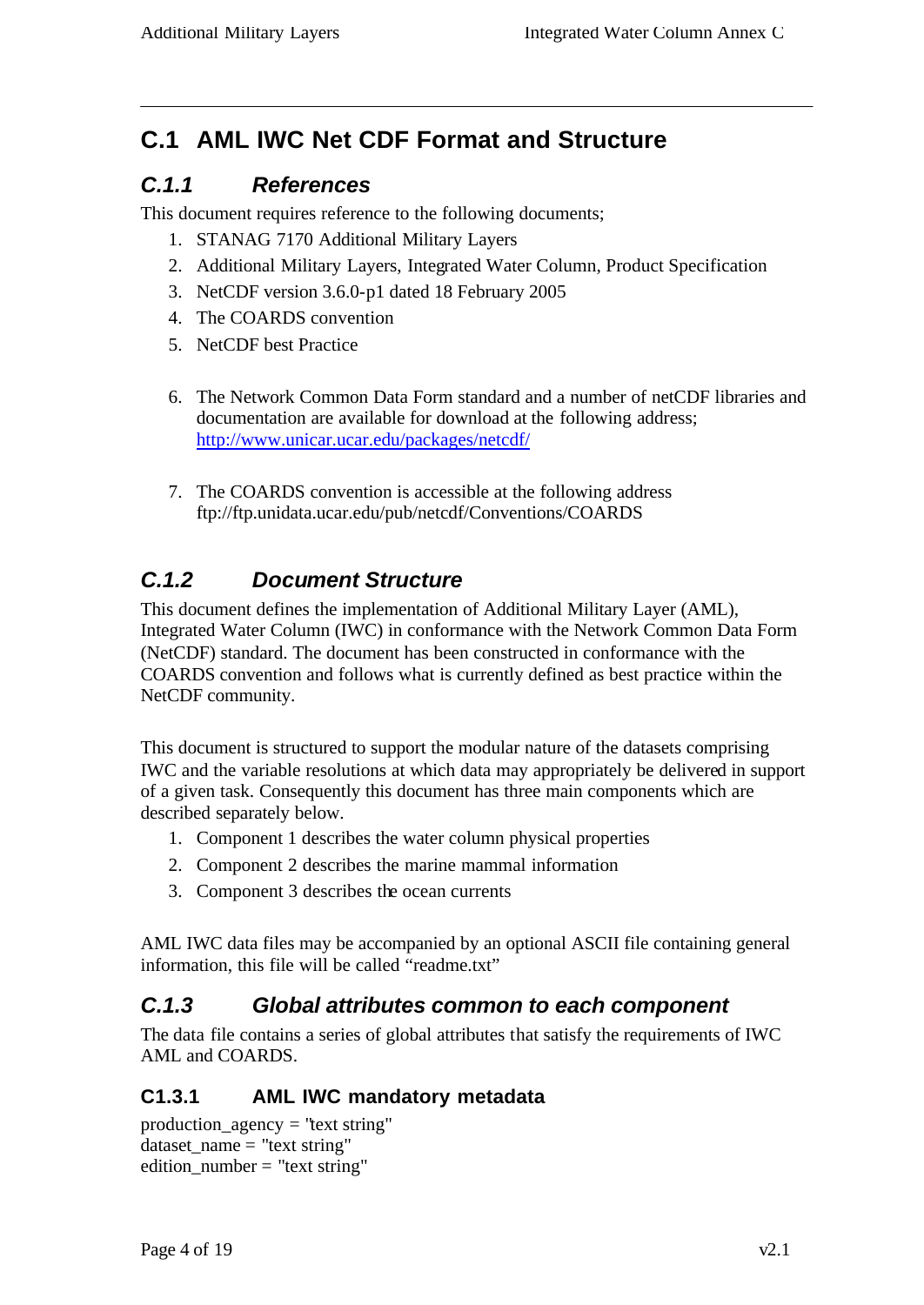```
release_date = "coded string CCYYMMDD"
product_specification_description = "enumerated"
product specification version = "text string"
spatial_scale_band = "enumerated"
temporal_scale_band = "enumerated"
completeness = "text string"coverage = "text string"
ido_status = "enumerated"
protective_marking = "enumerated"
owner_authority = "enumerated (NATO country code)"
caveat = "text string"copyright = "text string"grid\_type = "text string"
```
### For Example

```
production_agency = "United Kingdom Hydrographic Office"
dataset_name = "Gridded Physical Properties DataBase"
edition_number = "JMC 1.0"release date = "20050617"product_specification_description = "IWC"
product_specification_version = "1.0"
spatial scale band = "4"temporal_scale_band = "C"
completeness = "Complete"
coverage = "JMC Exercise region"
ido_status = "NATO"
protective_marking = "UNCLASSIFIED"
owner \text{authority} = \text{"GBR"}caveat = "N/A"copyright = "© British Crown Copyright 2004. All rights reserved"
grid_type = "lattice"
```
## **C1.3.2 AML IWC non-mandatory metadata**

data\_source = "text string"  $orig\_auth = "text string"$ data\_type = "text string" image  $file = "hyperlink"$  $text$ \_file = "hyperlink"  $reference = "text string"$ supporting\_info = "text string"

#### For example

data\_source = "MEDS"  $orig\_auth = "MEIC"$ data\_type = "Oceanographic Observations" image  $file = "N/A"$ text  $file = "N/A"$ reference  $=$  "N/A"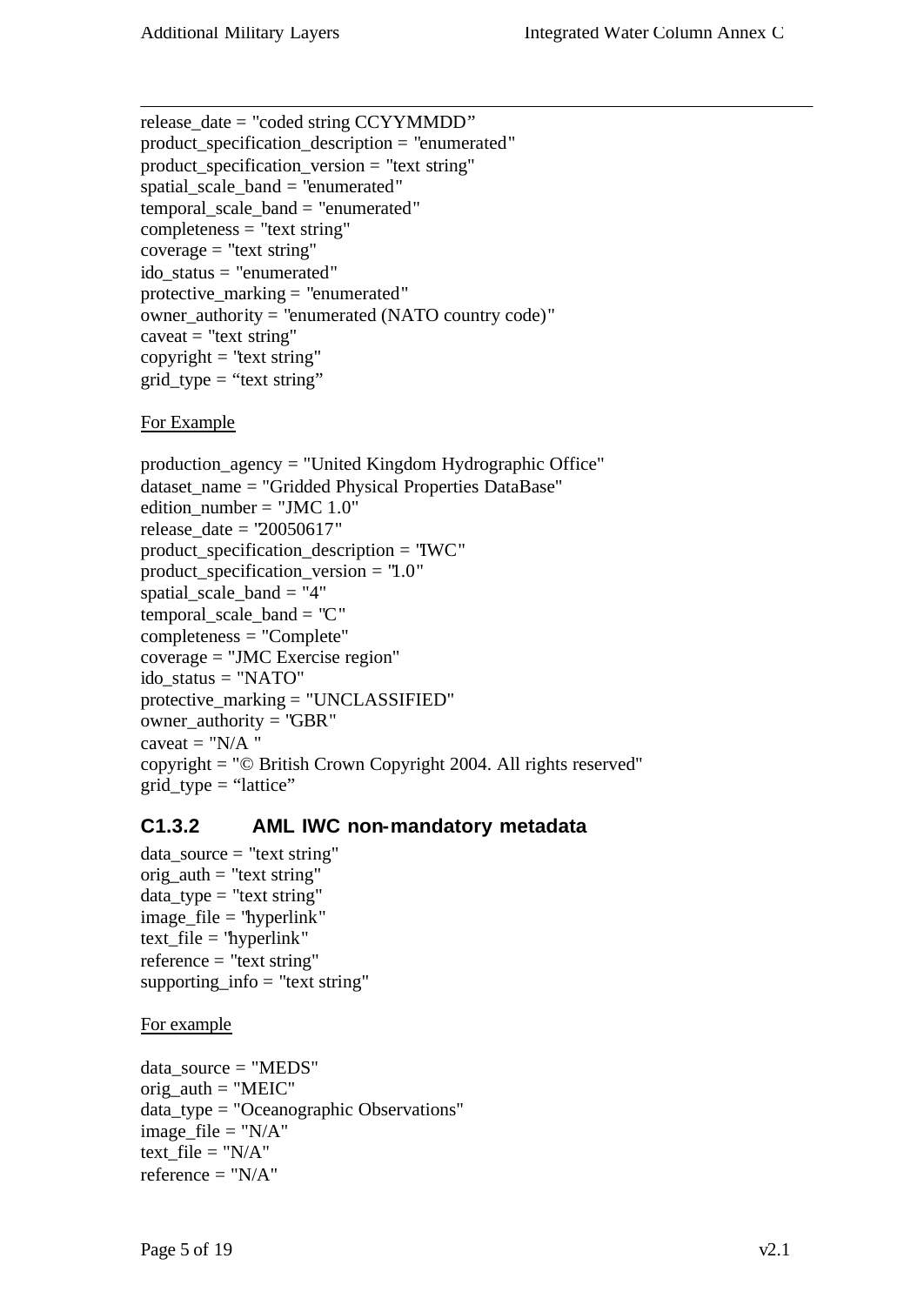supporting\_info = " $N/A$ "

## **C1.3.3 Additional Attributes required by NetCDF implementation**

 $description = "text string"$  $convention = "text string"$ positive  $=$  "text string"

For example; description = "GPPDB AML example" convention = "COARDS" positive  $=$  "down"

Component 2 Specific attributes

mm\_parameter\_order = "comma separated list defining the order of the mm\_parameter components"

mm\_parameter\_description = "description of mm\_parameter components in a semi colon separated list"

#### For example;

mm\_parameter\_order = 'RES, RES quality (RAG), Activity, Activity quality (RAG), Probability of occurrence, Probability of occurrence quality (RAG), Predicted density, Predicted density quality (RAG)"

 $mm$ -parameter\_description = "The suitability of the environment to support a given species; Red, Amber, Green where green is good and red is poor; The type of activity a species can be exhibiting; Red, Amber, Green where green is good and red is poor; The likelihood of encountering a given species; Red, Amber, Green where green is good and red is poor; The number of animals of a given species predicted to be present; Red, Amber, Green where green is good and red is poor"

#### **Coordinate value ordering:**

The coordinate values of a coordinate variable must be either monotonically increasing or monotonically decreasing. However, the coordinate values need not be evenly spaced. Missing values are not permitted in coordinate variables.

#### **Coordinate Variable Attributes:**

If a coordinate variable contains longitude, latitude, depth, elevation, date, or time values then the units attribute is mandatory; it is used to determine the orientation of the coordinate variable. Since coordinate variables may not contain missing values the attributes " FillValue " and "missing value" may not be used with coordinate variables. "scale factor" & "add offset" will not be used with coordinate variables.

#### **Time or date dimension:**

Coordinate variables representing time must always explicitly include the units attribute; there is no default value. A time coordinate variable will be identifiable by its units, alone

#### **Climatological time:**

Coordinate variables representing climatological time (an axis of 12 months, 4 seasons,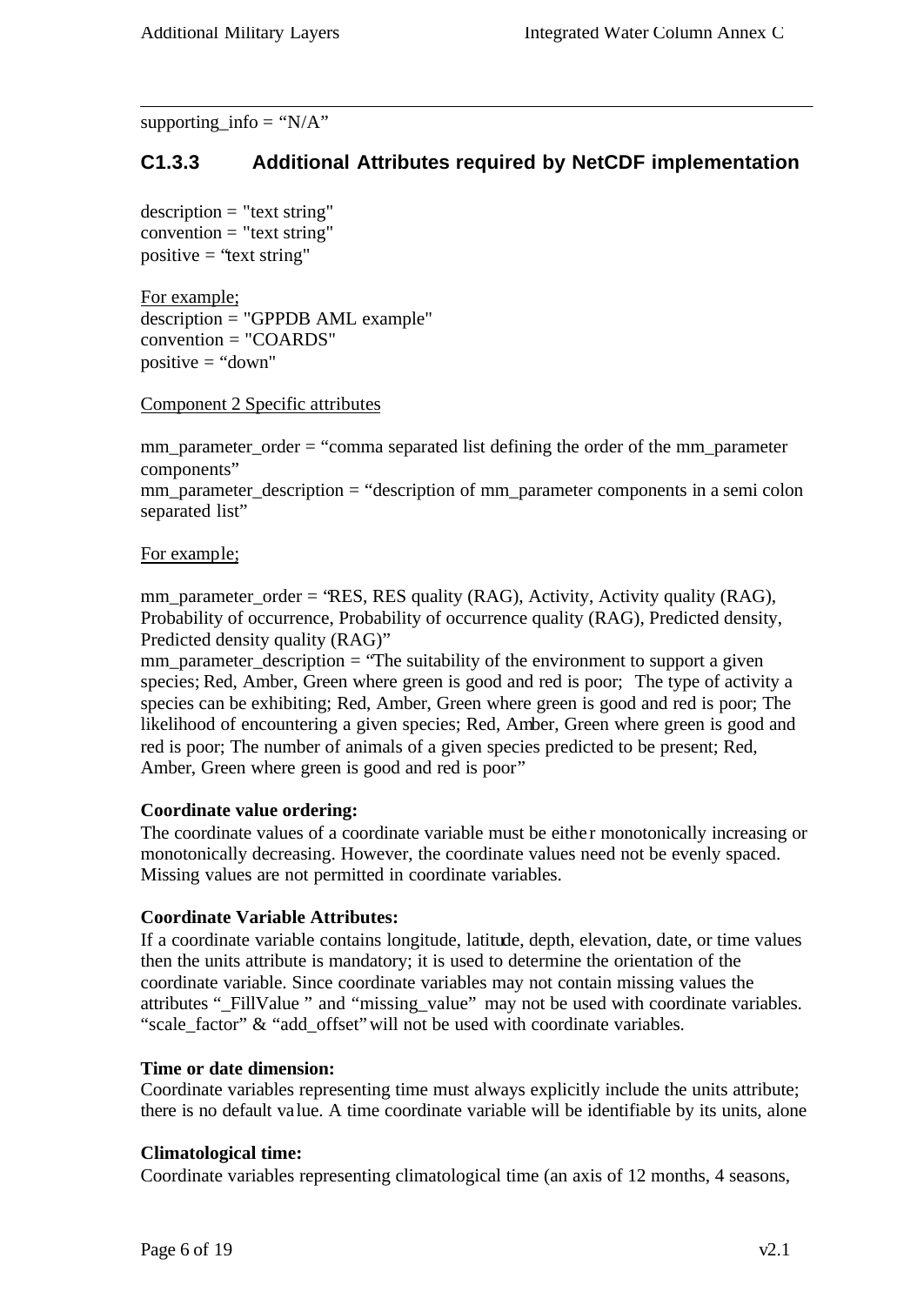etc. that is located in no particular year) should be encoded like other time axes but with the added restriction that they be encoded to begin in the year 0000.

#### **Vertical (height or depth) dimension:**

Coordinate variables representing height or depth must always explicitly include the units attribute; there is no default value for the units attribute. The units attribute will be of character type.

The direction of positive, whether up or down, cannot in all cases be inferred from the units. The direction of positive is useful for applications displaying the data. For this reason the new attribute *positive* is defined. The *positive* attribute may have the value "up" or "down".

NB: there are also specific attributes mandated by COARDS which are included with the data they describe

# *C.1.4 Component 1 specific attributes*

## **C1.4.1 Dimensions**

This section describes the encoding of the Physical Properties component of AML IWC The Physical Properties dataset is five dimensional, as follows:

| Dim                     | <b>Dimension name</b> | <b>Unit of Measure</b>                                    |
|-------------------------|-----------------------|-----------------------------------------------------------|
| No.                     |                       |                                                           |
|                         | n_profiles            | no units (this is a count)                                |
| 2                       | time                  | climatological time CCYYMMDDHHMMSS expressed              |
|                         |                       | 00000616120000 for noon on $16th$ June every year i.e the |
|                         |                       | midpoint of the climatological time period.               |
|                         |                       | For Example, when describing a monthly climatology:       |
|                         |                       | January: 00000116120000                                   |
|                         |                       | February: 00000216120000                                  |
|                         |                       | March: 00000316120000                                     |
|                         |                       | Etc.                                                      |
| 3                       | depth                 | metres                                                    |
| $\overline{4}$          | latitude              | decimal degrees                                           |
| $\overline{\mathbf{z}}$ | longitude             | decimal degrees                                           |

Each dimension is also a co-ordinate variable, which implies some restrictions over normal variables, as described in sectionC1.3.3, from the COARDS convention.

#### **N-Profile**

The n\_profile dimension provides the facility to encode cluster climatologies. Cluster climatologies allow for more than one climatological profile for a particular geographical and temporal location and there is probability of occurrence associated with each profile. The maximum number of profiles at a location is in the order of (but not constrained to)10 and the associated probabilities must total 100%.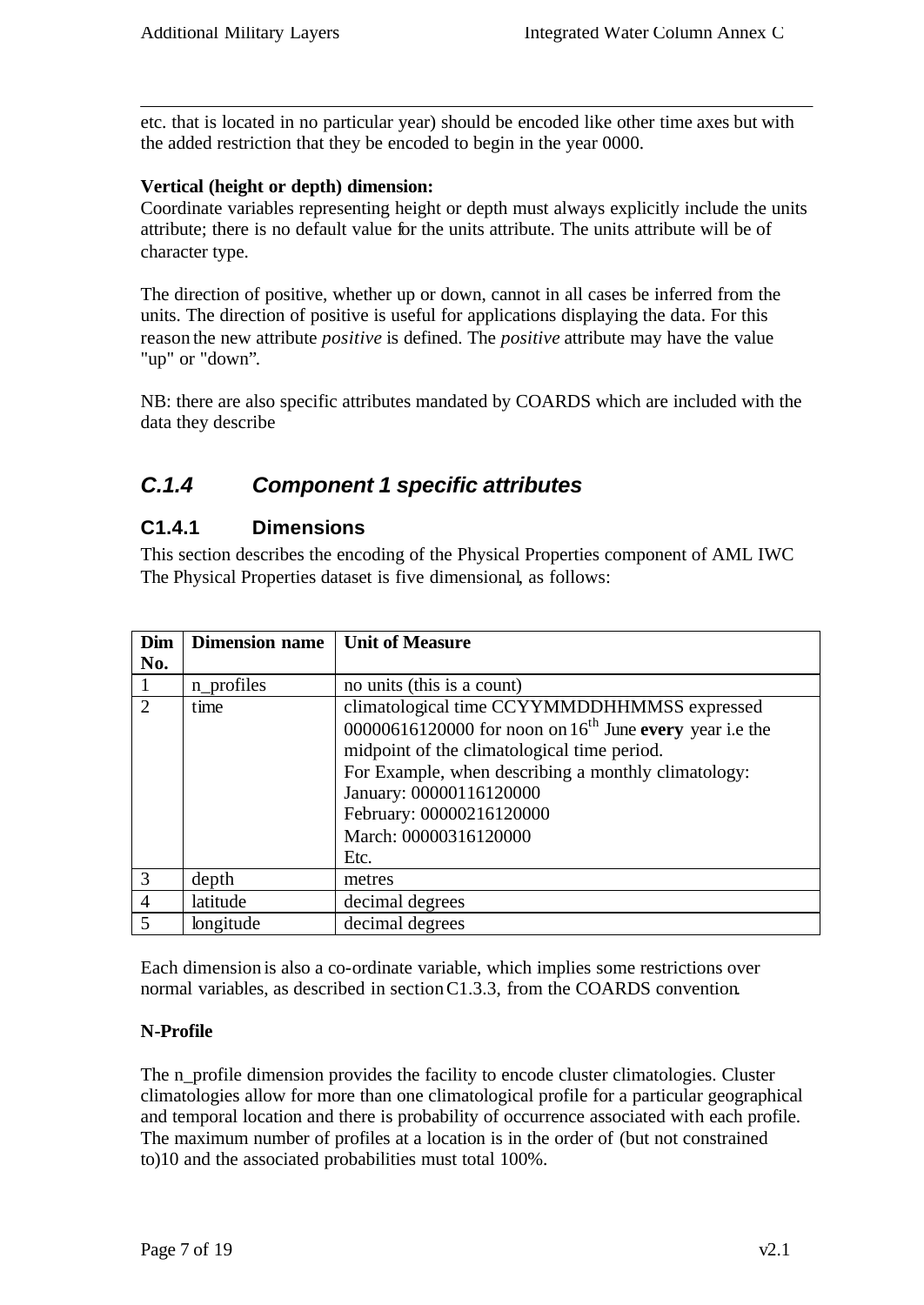The associated probabilities are stored in a variable called n-profile probability which is four dimensional (n\_profile, time, latitude, longitude)

If the source data does not contain cluster profiles then n\_profile will be a singleton dimension and the probability of occurrence, at all locations, will be 100%.

If the source data does contain cluster profiles then the highest probability profile for a geographical and temporal location would go in position 1 of n\_profile. The next most probable profile would go at position 2 and so on.

## **C1.4.2 Variables**

The Physical Properties dataset has five coordinate variables (each dimension is also a coordinate variable and mandatory). It also has up to twenty data variables (only 6 of which are mandatory).

| <b>Coordinate Variables</b> | <b>Dimensions</b> |
|-----------------------------|-------------------|
| n_profile                   | n profile         |
| time                        | Time              |
| depth                       | Depth             |
| latitude                    | Latitude          |
| longitude                   | Longitude         |

Mandatory Data Variables

| <b>Data Variables</b> | "units" | <b>Dimensions</b>                            |
|-----------------------|---------|----------------------------------------------|
| temperature           | degC    | n_profiles, time, depth, latitude, longitude |
| bottom_temperature    | degC    | n_profiles, time, latitude, longitude        |
| salinity              | psu     | n_profiles, time, depth, latitude, longitude |
| bottom_salinity       | psu     | n_profiles, time, latitude, longitude        |
| n_profile_probability | $\%$    | n_profiles, time, latitude, longitude        |
| bottom_depths         | metres  | latitude, longitude                          |

#### Non-mandatory Data Variables

| <b>Data Variables</b> | (units)         | <b>Dimensions</b>                              |
|-----------------------|-----------------|------------------------------------------------|
| temperature_sd        | degC)           | (n_profiles, time, depth, latitude, longitude) |
| bottom_temperature_sd | $(\text{deg}C)$ | (n_profiles, time, latitude, longitude)        |
| salinity_sd           | $(\text{deg}C)$ | (n_profiles, time, depth, latitude, longitude) |
| bottom_salinity_sd    | $(\text{deg}C)$ | (n_profiles, time, latitude, longitude)        |
| soundspeed            | (m/s)           | (n_profiles, time, depth, latitude, longitude) |
| bottom_soundspeed     | (m/s)           | (n_profiles, time, latitude, longitude)        |
| soundspeed_sd         | degC)           | (n_profiles, time, depth, latitude, longitude) |
| bottom_soundspeed_sd  | $(\text{deg}C)$ | (n_profiles, time, latitude, longitude)        |
| density               | (kg/m3)         | (n_profiles, time, depth, latitude, longitude) |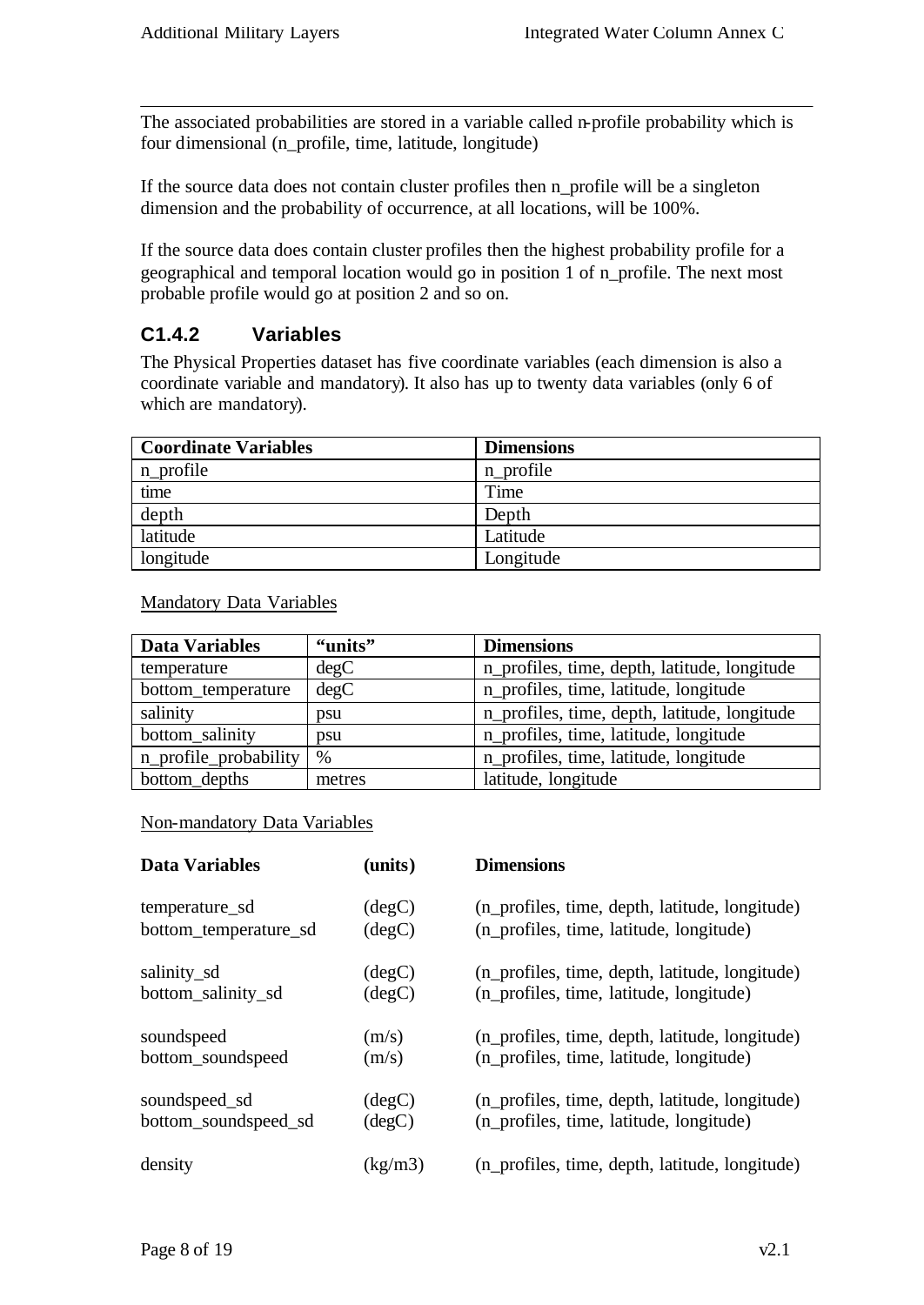| bottom_density                  | (kg/m3)                            | (n_profiles, time, latitude, longitude)                                                   |
|---------------------------------|------------------------------------|-------------------------------------------------------------------------------------------|
| density_sd<br>bottom_density_sd | $(\text{degC})$<br>$(\text{deg}C)$ | (n_profiles, time, depth, latitude, longitude)<br>(n_profiles, time, latitude, longitude) |
| data_quality                    | (N/A)                              | (n_profiles, time, latitude, longitude)                                                   |
| data_quantity                   | (N/A)                              | (n_profiles, time, latitude, longitude)                                                   |

Some of the variables are paired, ie. if density is included then bottom\_density must also be included. If density\_sd is included then bottom\_density\_sd must be included.

The series of variables to hold bottom information is included to allow data from a variety of sources to be used in the re-construction of full profiles using all available information.

#### **Attribute Variables**

The following attributes apply to all physical properties variables

```
long_name = "text string"units = "text string"
scale_factor = "floating point"
add_offset = "floating point"
missing value = "integer"
FillValue = "integer"
```
For example

long\_name = "Ocean temperature" units  $=$  "degC" scale\_factor = "0.0010" add offset = " $15"$ " missing value  $=$  "-32000"  $FillValue = "31999"$ 

The "long\_name" attribute allows for a more informative description of the variable than can be conveyed using the variable name. "long\_name" will always be a text string.

The "units" attribute describes the units of the 'unscaled' data (i.e before "scale\_factor" and "add\_offset" have been applied or after the data has been unpacked and these storage constraints have been removed.) The "units" attribute is a text string and should conform to the COARDS conventions.

"scale factor" and "add offset" allow the data to be scaled from floating point to integer values to optimise storage. The "scale\_factor" value will vary depending on the precision quoted in the data. Values quoted using 3 decimal places will require a scale factor of 0.0010 to be held as integers without losing information. Attributes are held as strings and therefore not scaled hence the offset only applies to data held in variable arrays.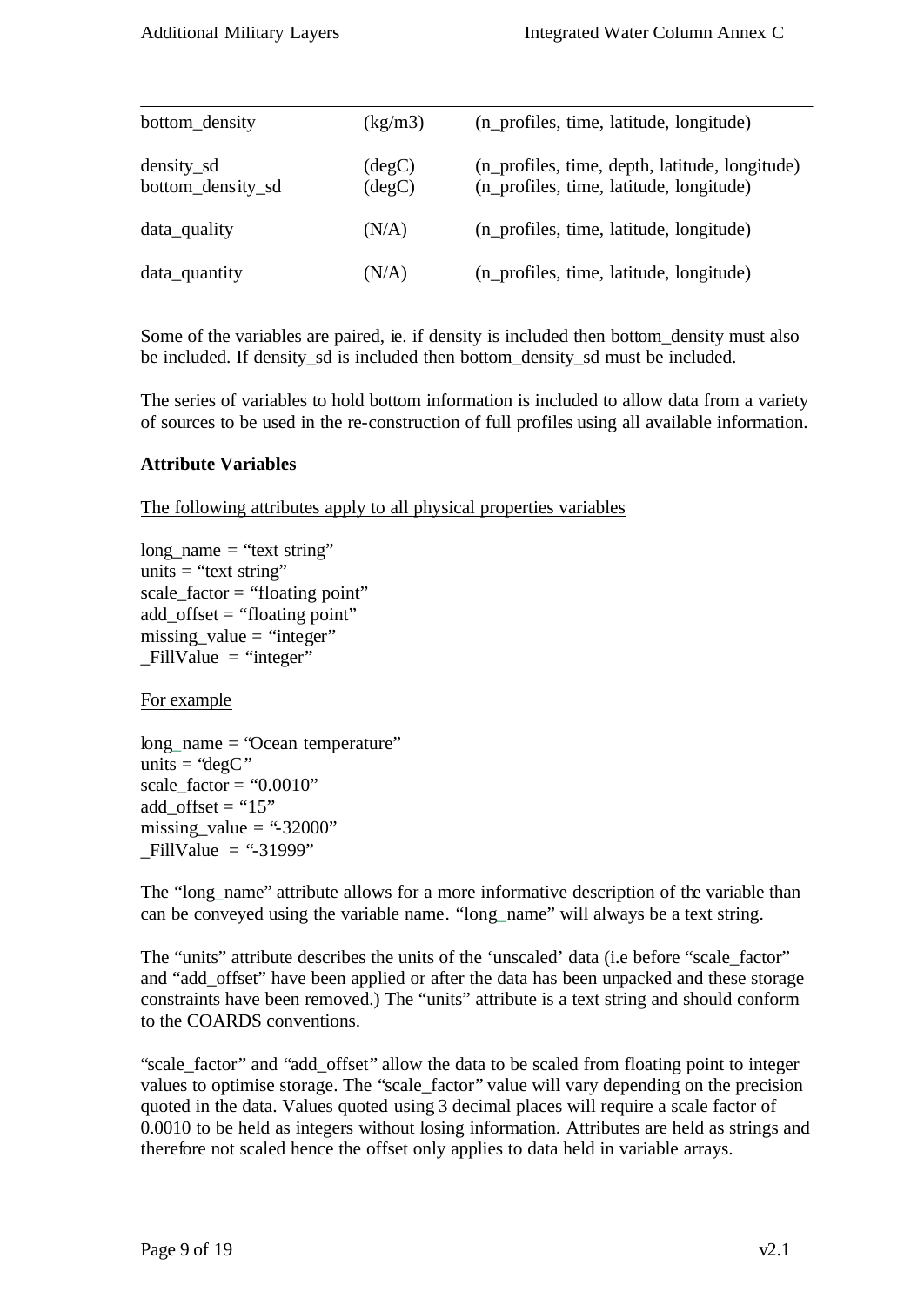The variables "missing\_value" and "\_FillValue " hold the values which indicate that data should be present but is not available and that data should not be present, as follows;

No Data maps to "missing\_value" (in IWC always -32000) Not Applicable maps to "\_FillValue " (in IWC always -31999)

Empty fields are not permitted in NetCDF.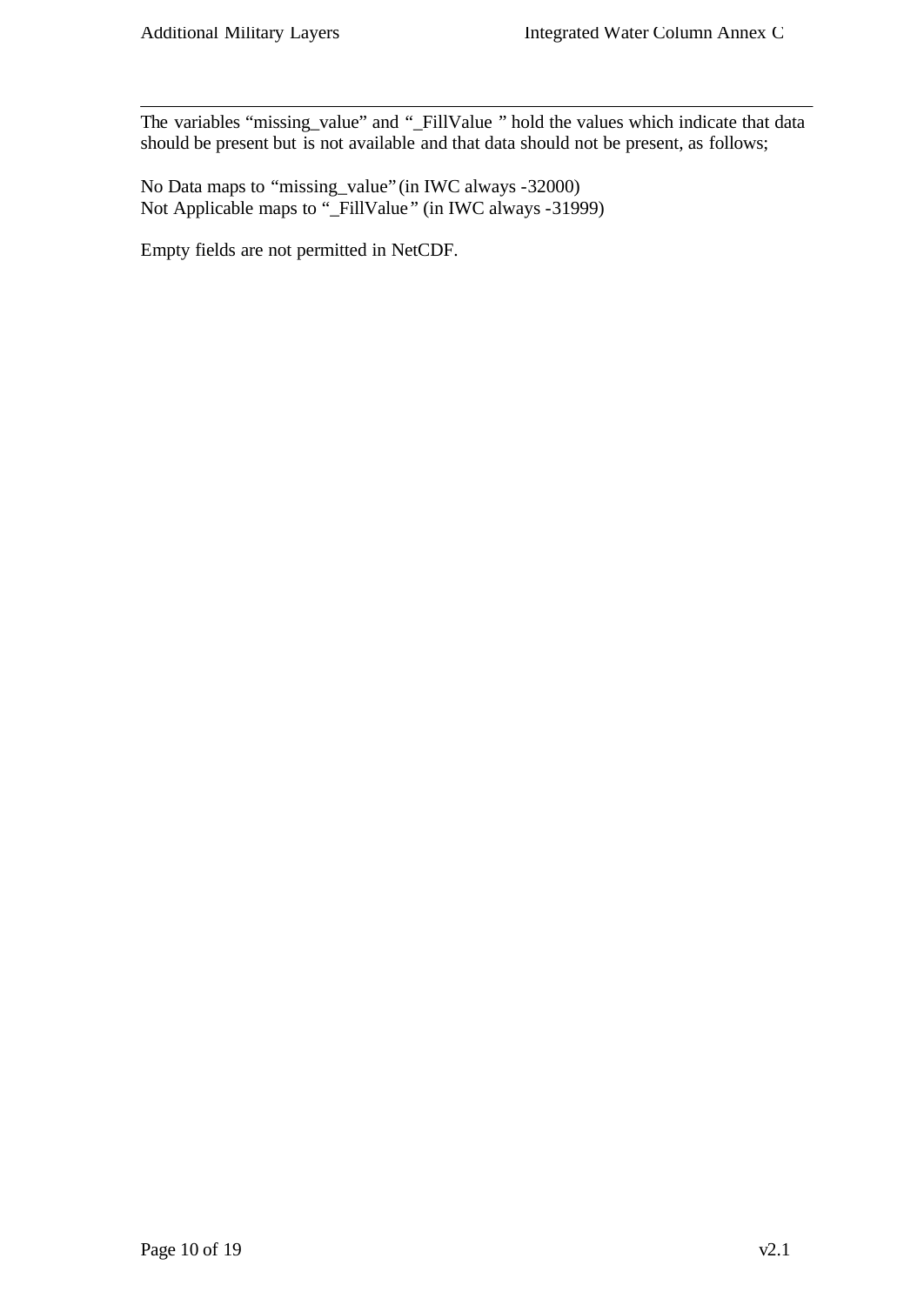# *C.1.5 Component 2 specific attributes*

## **C1.5.1 Dimensions**

This section describes the encoding of the Marine Mammals component of AML IWC The Marine Mammals dataset is four dimensional, as follows:

| Dim                         | <b>Dimension name</b> | <b>Unit of Measure</b>                                         |
|-----------------------------|-----------------------|----------------------------------------------------------------|
| No.                         |                       |                                                                |
|                             | mm_parameter          | 1: floating point value between 0 and 1 expressed to 2         |
|                             |                       | decimal places, 2: enumerated list, 3: enumerated list, 4:     |
|                             |                       | enumerated list, 5: percentage, 6: enumerated list, 7: decimal |
|                             |                       | count, 8: enumerated list                                      |
| $\mathcal{D}_{\mathcal{L}}$ | time                  | climatological time CCYYMMDDHHMMSS expressed                   |
|                             |                       | 00000616120000 for noon on $16th$ June every year i.e the      |
|                             |                       | midpoint of the climatological time period.                    |
|                             |                       | For Example, when describing a monthly climatology:            |
|                             |                       | January: 00000116120000                                        |
|                             |                       | February: 00000216120000                                       |
|                             |                       | March: 00000316120000                                          |
|                             |                       | Etc.                                                           |
| 3                           | latitude              | decimal degrees                                                |
| $\overline{4}$              | longitude             | decimal degrees                                                |

## **C1.5.2 Variables**

Each species is considered a variable (each dimension is also a coordinate variable and mandatory) named using a code for each species. As many species as are required can be encoded as variables. The code is defined by the first two letters of the genus and the first three letters of the species. For example the Humpback Whale (genus = "Megaptera", species = "novaeangliae") is referred to as menov. There is one exception to this rule where a duplication of species code occurred. Mediterranean Monk Seal is species code momoa. A full list of species codes is provided in Appendix A of the Product Specification.

The number of variables in a file will depend on the number of animal species for which information is encoded. The minimum number of variables will be five, the four coordinate variables "mm\_parameter", "time", "latitude", "longitude" with one species variable.

species\_code (mm\_parameter, time, latitude, longitude)

To extract the data it is necessary to address the correct position in the "mm-parameter" array. For example to extract the RES data for Humpback Whales it would be necessary to address position 1 in the "mm-parameter" array of the "menov" variable. To extract the Activity data it would be necessary to address position 3. To extract Probability of occurrence data it would be necessary to address position 5 etc. Quality statements expressed as Red, Amber or Green are paired with the parameters they describe in the mm\_parameter dimension. Further parameters that may be added in later phases of IWC development would be added after these.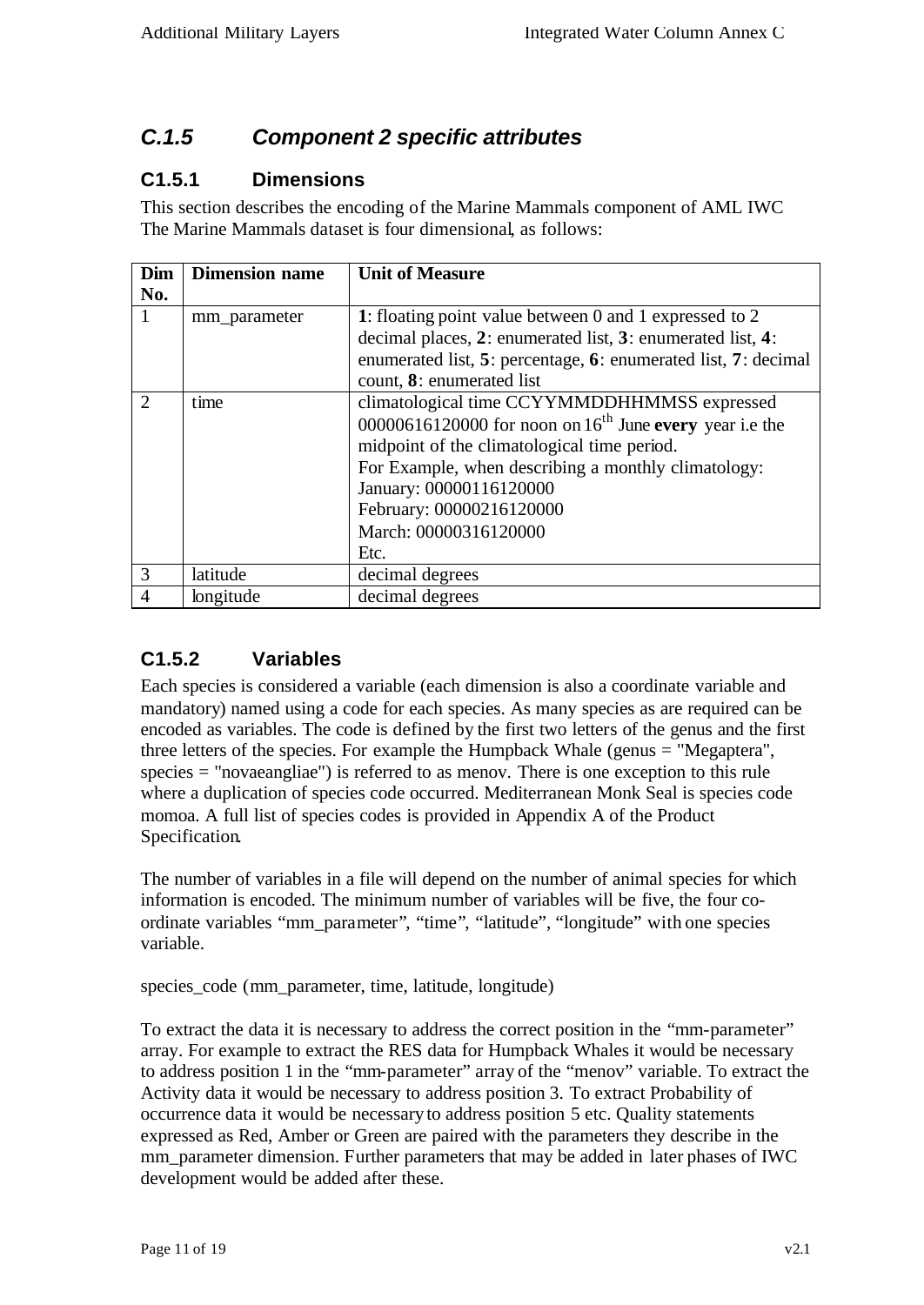### **Variable Attributes**

"scale\_factor" and "add\_offset" allow the data to be scaled from floating point to integer values to optimise storage. The "scale\_factor" value will vary depending on the precision quoted in the data. Values quoted using 3 decimal places will require a scale factor of 0.0010 to be held as integers without losing information. Attributes are held as strings and therefore not scaled hence the offset only applies to data held in variable arrays.

The variables "missing value" and " FillValue " hold the values which indicate that data should be present but is not available and that data should not be present, as follows;

No Data maps to "missing\_value" (in IWC always -32000) Not Applicable maps to "\_FillValue" (in IWC always -31999)

Empty fields are not permitted in NetCDF.

Each species variable has the following attributes:

long name  $=$  "text string" units  $=$  "text string" scale\_factor = "floating point" add\_offset = "floating point"  $missing_value = "integer"$  $FillValue = "integer"$ common  $name = "text string"$ species\_code = "text string" family  $=$  " text string "  $genus = "text string"$  $species = "text string"$  $max_{g}roup\_size = "text string"$  $min\_group\_size = "text string"$ quality max group size = "text string" quality\_min\_group\_size = "text string"  $conservation\_status = "text string"$ habitat  $=$  "text string" quality\_habitat  $=$  "text string" habitat\_min\_depth = "text string" habitat\_max\_depth = "text string" quality\_habitat\_depth = "text\_string" max dive  $depth = "text string"$  $min\_dive\_depth = "text\_string"$ max dive duration  $=$  "text string"  $min\_dive\_duration = "text string"$ max surface duration  $=$  "text string"  $min\_surface\_duration = "text string"$ quality\_max\_dive\_depth = "text string" quality min dive depth = "text string" quality\_max\_dive\_duration = "text string" quality min dive duration  $=$  "text string"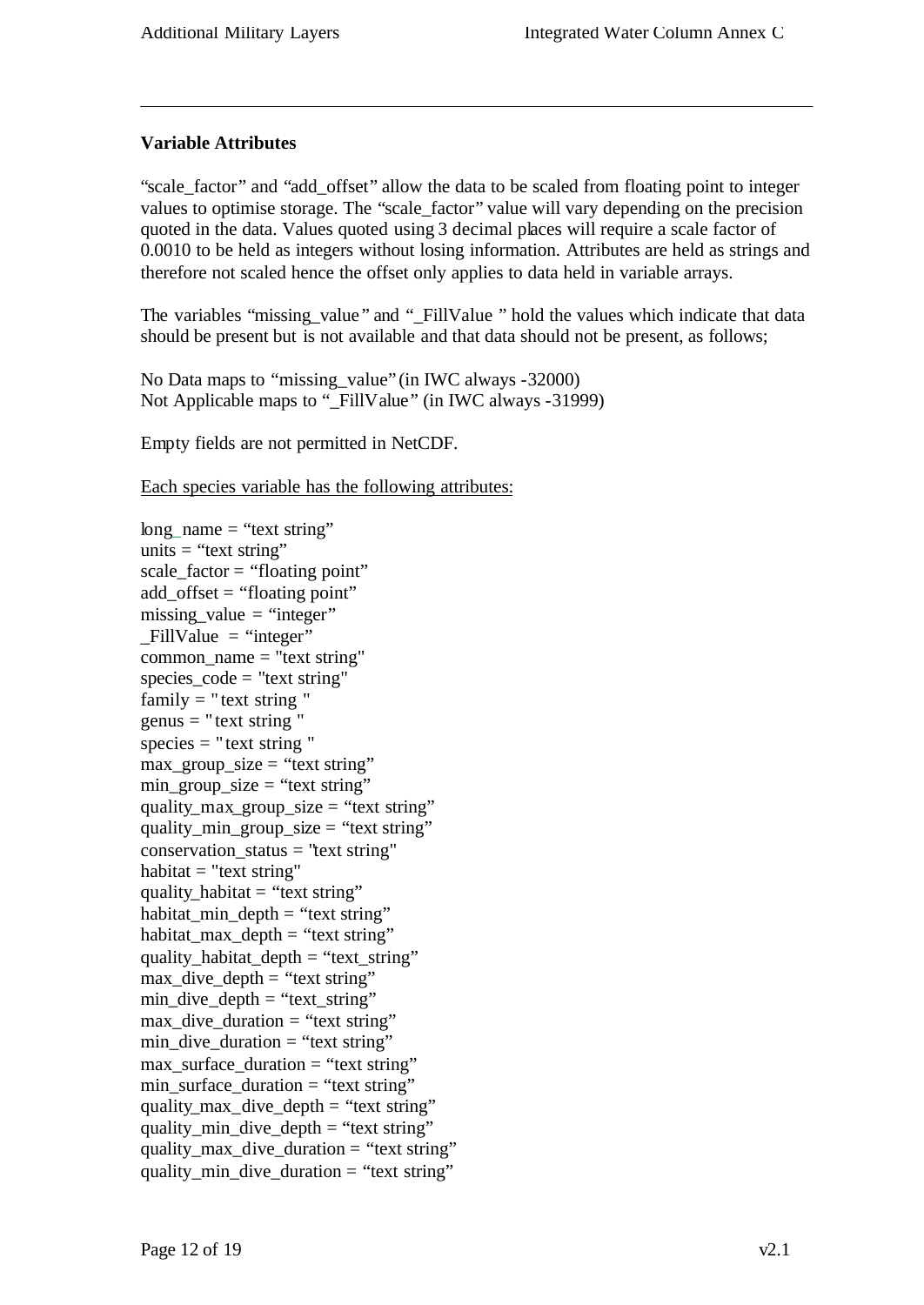quality\_max\_surface\_duration = "text string" quality\_min\_surface\_duration = "text string"  $danger = "text string"$ quality\_danger = "text string"  $max\_voice\_freq = "text string"$ min\_voice\_freq = "text string" quality\_voice\_freq = "text string" min\_voice\_source\_level = "text string" max\_voice\_source\_level = "text string" quality voice source  $level = "text string"$  $max\_adult\_length = "text string"$ min\_adult\_length = "text string" quality\_max\_adult\_length = "text string" quality\_min\_adult\_length = "text string" max\_swim\_speed = "text string" min\_swim\_speed = "text string" quality\_max\_swim\_speed = "text string" quality\_min\_swim\_speed = "text string"  $sensitivity\_group = "integer"$ quality\_sensitivity = "text string"

res\_value = "floating point" res\_quality = "floating point"  $\text{active\_value} = \text{``floating point''}$ activ quality  $=$  "floating point" prob\_value = "floating point"  $prob\_quality = "floating point"$  $density_value = "floating point"$  $density_$ quality = "floating point"

Activity start and end dates may be inferred from the activity grids, at the temporal resolution of the dataset.

Example encoding for Humpback whale;

```
long_name = "Humpback whale"
units = 'N/A"
scale_factor = "0.0010"add_offset = "0.0"missing value = "-32000"
_FillValue = "-31999"
common_name = "Humpback whale"
species_code = "180530"
family = "Balaenopteridae"
genus = "Megaptera"
species = "novaeangliae"
max_{g} group_size = "15"
min_group_size = "2"
quality_max_group_size = "Red"
quality_min_group_size = "Red"
```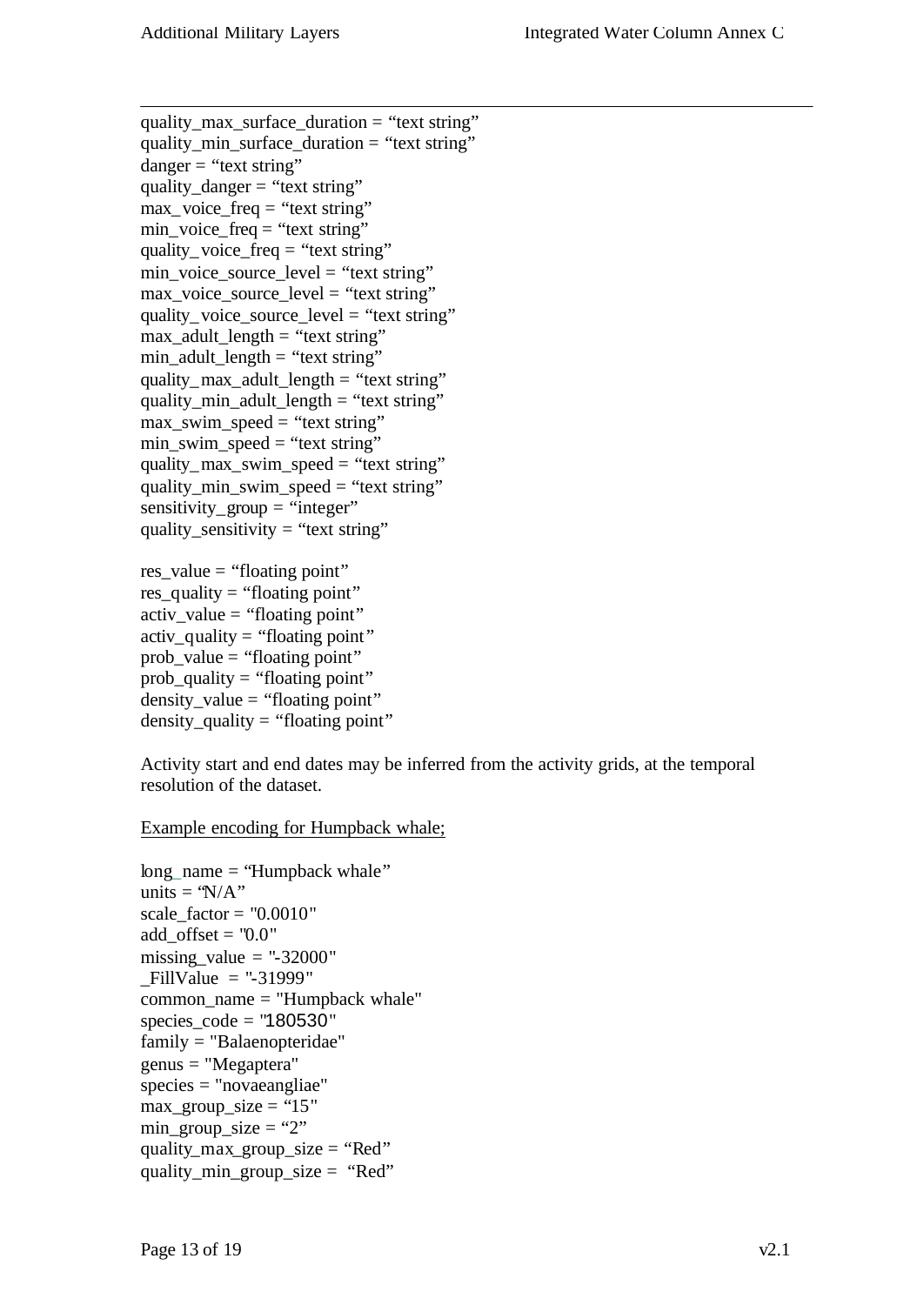conservation\_status = "VU A1ad" habitat = "004, mainly coastal - continental slope (down to very deep waters)" quality habitat  $= "Red"$ habitat\_min\_depth = " $10"$ habitat\_max\_depth = " $1000$ " quality habitat  $depth = "Red"$  $max\_dive\_depth = "100"$ min dive depth  $=$  "30"  $max\_div$ e\_duration = "45"  $min\_dive\_duration = "10"$ max surface duration  $= "20"$ min\_surface\_duration = "5" quality\_max\_dive\_depth = "Amber" quality\_min\_dive\_depth = "Amber" quality max dive duration  $=$  "Amber" quality\_min\_dive\_duration = "Amber" quality\_max\_surface\_duration = "Amber" quality min surface duration  $=$  "Amber"  $dangent = "002$ , medium risk" quality  $dangent = "Red"$  $max\$  voice\_freq = "25" min\_voice\_freq = " $10"$ " quality\_voice\_freq = "Red"  $min\_voice\_source\_level = "2"$ max voice source  $level = "6"$ quality voice source  $level = "Green"$  $max\_adult\_length = "20"$ min\_adult\_length = " $10$ " quality max adult  $length = "Red"$ quality min adult length  $= "Red"$ max swim speed = "6"  $min\_swim\_speed = "2"$ quality max swim speed = "Green" quality\_min\_swim\_speed = "Amber" sensitivity\_group = "1" quality\_sensitivity = "Green" res\_value =  $0.25$ " res\_quality =  $-1$ " activ value  $= "4"$ activ quality  $=$  "-5" prob\_value = " $35"$ prob\_quality = "-3" density\_value = " $15.25$ "

density quality  $=$  "-1"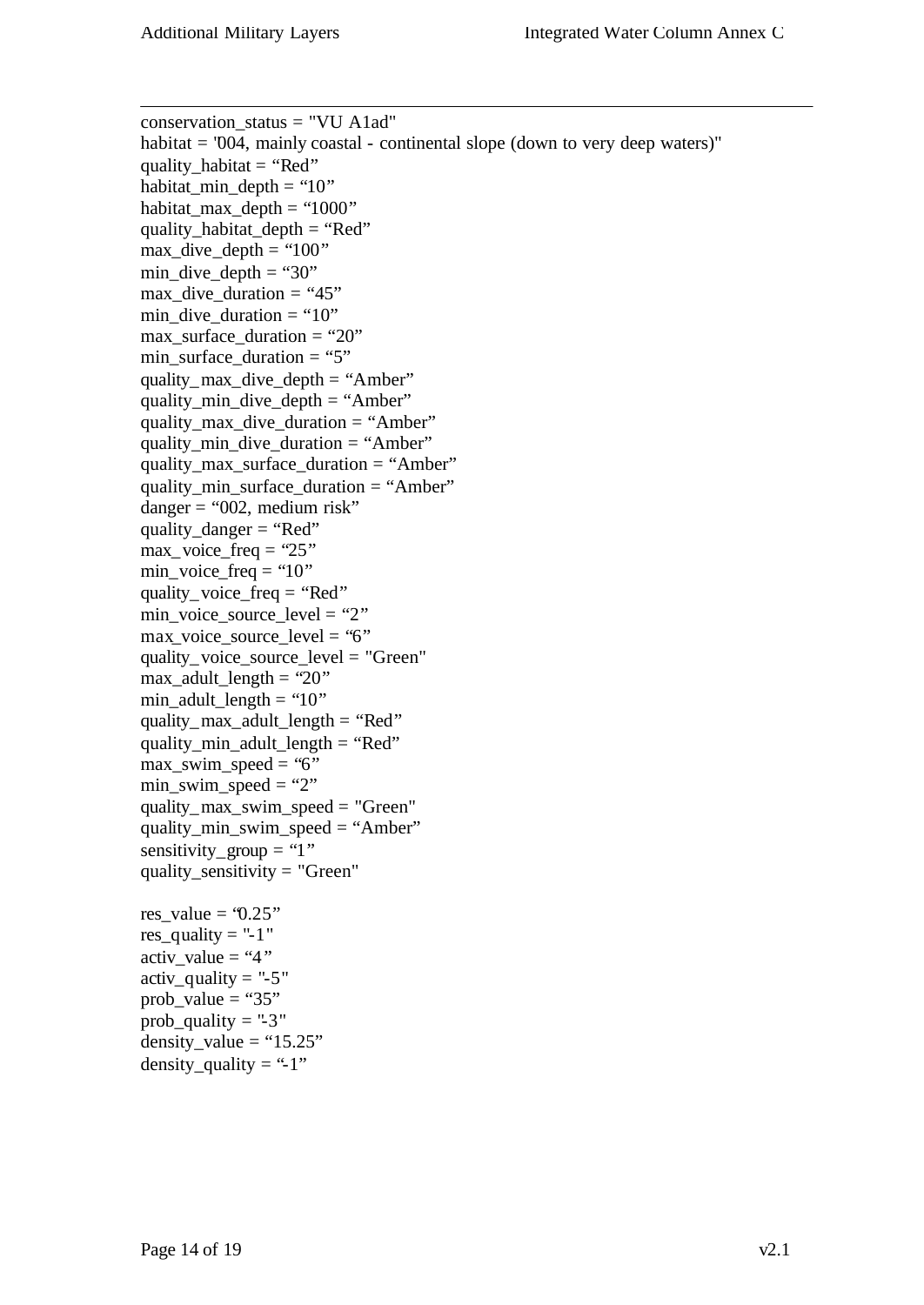# *C.1.6 Component 3 specific attributes*

## **C1.6.1 Dimensions**

This section describes the encoding of the Ocean Currents component of AML IWC The Ocean Currents dataset is four dimensional, as follows:

| Dim            | <b>Dimension name</b> | <b>Unit of Measure</b>                                                                                                                                                                                                                                                                                     |
|----------------|-----------------------|------------------------------------------------------------------------------------------------------------------------------------------------------------------------------------------------------------------------------------------------------------------------------------------------------------|
| No.            |                       |                                                                                                                                                                                                                                                                                                            |
|                | time                  | climatological time CCYYMMDDHHMMSS expressed<br>00000616120000 for noon on $16^{th}$ June every year i.e the<br>midpoint of the climatological time period.<br>For Example, when describing a monthly climatology:<br>January: 00000116120000<br>February: 00000216120000<br>March: 00000316120000<br>Etc. |
| 2              | depth                 | metres                                                                                                                                                                                                                                                                                                     |
| 3              | latitude              | decimal degrees                                                                                                                                                                                                                                                                                            |
| $\overline{4}$ | longitude             | decimal degrees                                                                                                                                                                                                                                                                                            |

Each dimension is also a co-ordinate variable, which implies some restrictions over normal variables, as described in section C1.3.3, from the COARDS convention.

## **C1.6.2 Variables**

The Ocean Currents dataset has four dimensions which are also co-ordinate variables and mandatory. It also has up to ten variables (only five of which are mandatory).

| Coordinate Variables | <b>Dimensions</b> |
|----------------------|-------------------|
| time                 | Time              |
| depth                | Depth             |
| latitude             | Latitude          |
| longitude            | Longitude         |

Mandatory Data Variables

| <b>Data Variables</b>    | "units" | <b>Dimensions</b>                |
|--------------------------|---------|----------------------------------|
| ocean_current_rate       | cm/s    | time, depth, latitude, longitude |
| ocean_current_direction  | degrees | time, depth, latitude, longitude |
| bottom_current_rate      | cm/s    | time, latitude, longitude        |
| bottom_current_direction | degrees | time, latitude, longitude        |
| Bottom_depths            | m       | latitude, longitude              |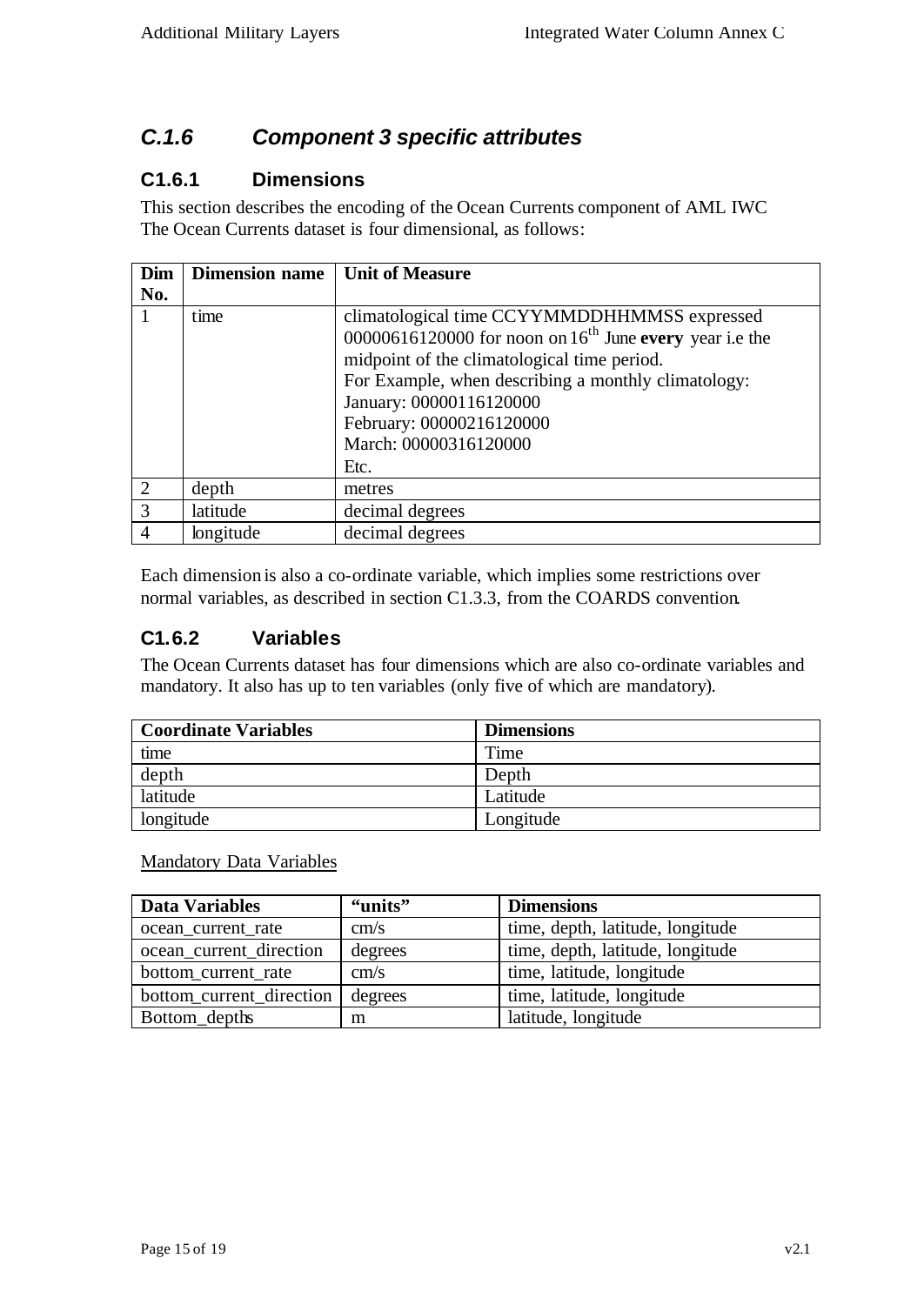### Non-mandatory Data Variables

| <b>Data Variables</b>       | (units)         | <b>Dimensions</b>                  |
|-----------------------------|-----------------|------------------------------------|
| ocean_current_vector_u      | $\text{(cm/s)}$ | (time, depth, latitude, longitude) |
| bottom_current_vector_u     | $\text{(cm/s)}$ | (time, latitude, longitude)        |
| ocean_current_vector_v      | $\text{(cm/s)}$ | (time, depth, latitude, longitude) |
| bottom_current_vector_v     | $\text{(cm/s)}$ | (time, latitude, longitude)        |
| ocean_current_vector_w      | $\text{(cm/s)}$ | (time, depth, latitude, longitude) |
| bottom_current_vector_w     | $\text{cm/s)}$  | (time, latitude, longitude)        |
| ocean_current_rate_sd       | $\text{(cm/s)}$ | (time, depth, latitude, longitude) |
| bottom_current_rate_sd      | $\text{(cm/s)}$ | (time, latitude, longitude)        |
| ocean_current_direction_sd  | (degrees)       | (time, depth, latitude, longitude) |
| bottom_current_direction_sd | (degrees)       | (time, latitude, longitude)        |
| ocean_current_data_quality  | (N/A)           | (time, depth, latitude, longitude) |
| ocean_current_data_quantity | (N/A)           | (time, depth, latitude, longitude) |
| ocean_current_data_type     | (N/A)           | (time, depth, latitude, longitude) |

Some of the variables are paired, ie. if ocean\_current\_rate\_sd is included then bottom current rate sd must be included.

The series of variables to hold bottom information is included to allow data from a variety of sources to be used in the re-construction of full profiles using all available information.

#### **Variable Attributes**

The "long\_name" attribute allows for a more informative description of the variable than can be conveyed using the variable name. "long\_name" will always be a text string.

The "units" attribute describes the units of the 'unscaled' data (i.e before "scale\_factor" and "add\_offset" have been applied or after the data has been unpacked and these storage constraints have been removed.) The "units" attribute is a text string and should conform to the COARDS conventions.

"scale\_factor" and "add\_offset" allow the data to be scaled from floating point to integer values to optimise storage. The "scale\_factor" value will vary depending on the precision quoted in the data. Values quoted using 3 decimal places will require a scale factor of 0.0010 to be held as integers without losing information. Attributes are held as strings and therefore not scaled hence the offset only applies to data held in variable arrays.

The variables "missing\_value" and "\_FillValue " hold the values which indicate that data should be present but is not available and that data should not be present, as follows;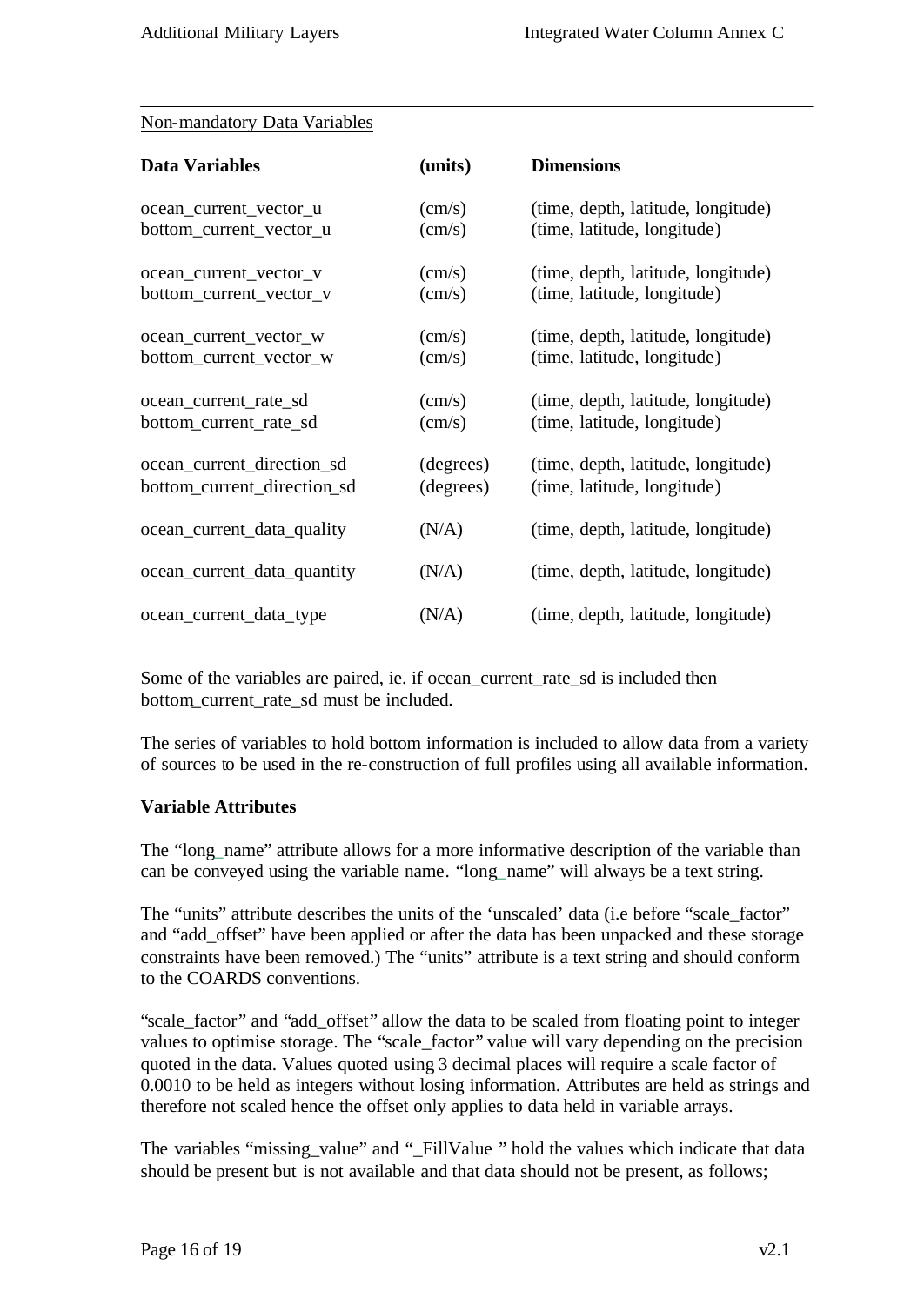No Data maps to "missing\_value" (in IWC always -32000) Not Applicable maps to "\_FillValue " (in IWC always -31999)

Empty fields are not permitted in NetCDF.

The following attributes apply to all ocean currents variables

 $long_name = "text string"$ units  $=$  "text string"  $scale_factor = "floating point"$  $add\_offset = "floating point"$  $missing_value = "integer"$  $-FillValue = "integer"$ 

For example

long\_name = "Ocean current rate standard deviation" units = "cm/s" scale\_factor = " $0.0010$ " add\_offset = " $0.15"$ " missing\_value = "-32000"  $-FillValue = "31999"$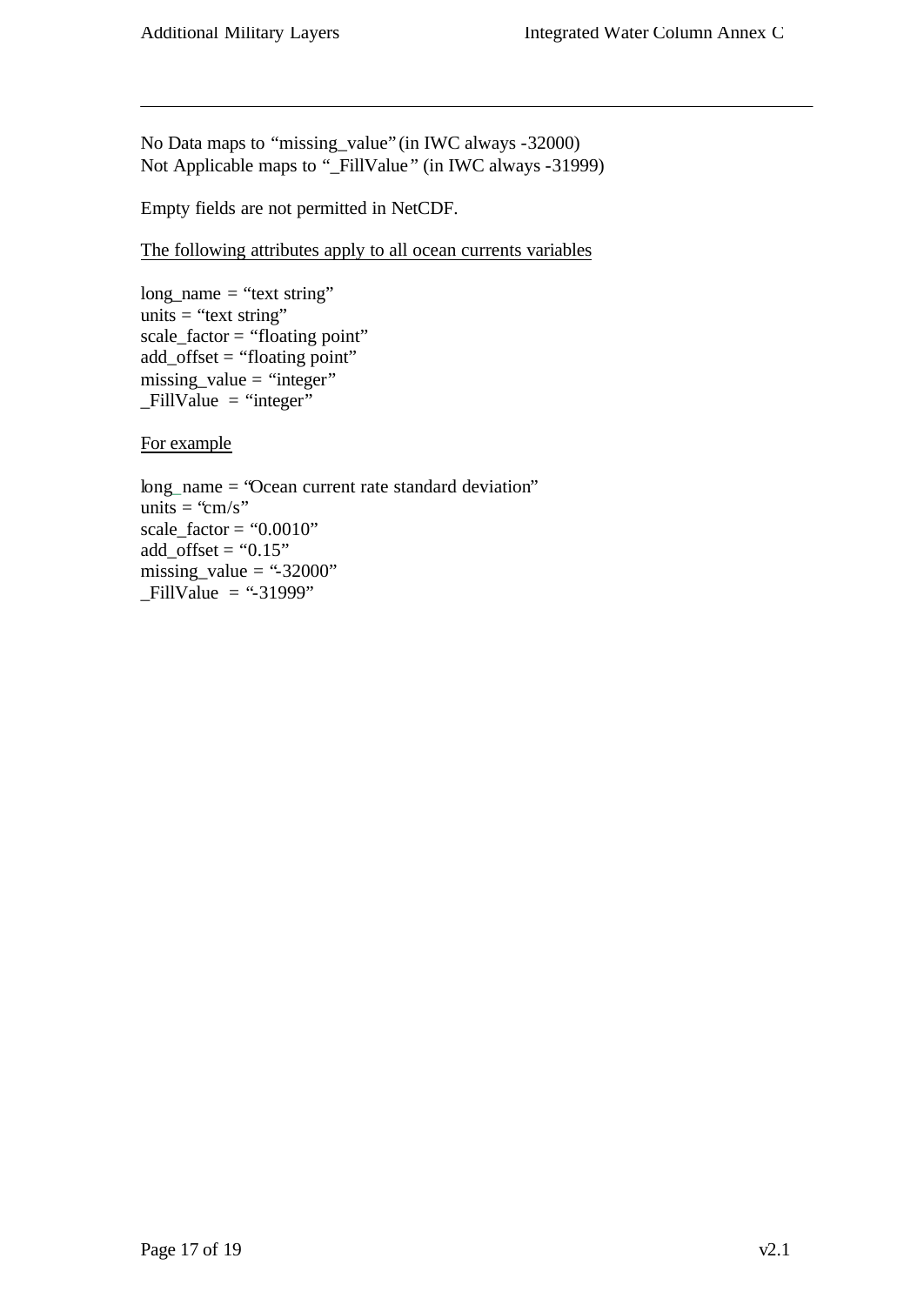# **C.2 File Naming**

AML IWC will follow the file naming convention specified below.

### Format

### **XXXInac123.nc**

#### Where

 $\bf{XXX}$  = the three-letter NATO country code of the producer (NATO STANAG 1059)

- **I** = the first character of the three-letter AML product identifier. As defined, the overall basic AML service would be made up of nine products:
	- M MFF (Maritime Foundation and Facilities)
	- E ESB (Environment, Seabed and Beach)
	- R RAL (Routes Areas and Limits)
	- L LBO (Large Bottom Objects)
	- S SBO (Small Bottom Objects)
	- C CLB (Contour Line Bathymetry)
	- **I IWC (Integrated Water Column)**
	- N NMB (Network Model Bathymetry)
	- A AMC (Atmospheric & Meteorological Climatology)
- **n** = 'Spatial Scale Band' values are given below.
	- 1 20 degrees or coarser
	- 2 5 degrees
	- 3 1 degree
	- 4 30 minutes
	- 5 6 minutes
	- 6 1 minute
	- 7 30 seconds
	- 8 6 seconds
	- 9 1 second or finer
- **a** = 'Temporal Scale Band' values are given below.
	- A Year
	- B Quarter Year
	- C Month
	- D Semi-month
	- E Week